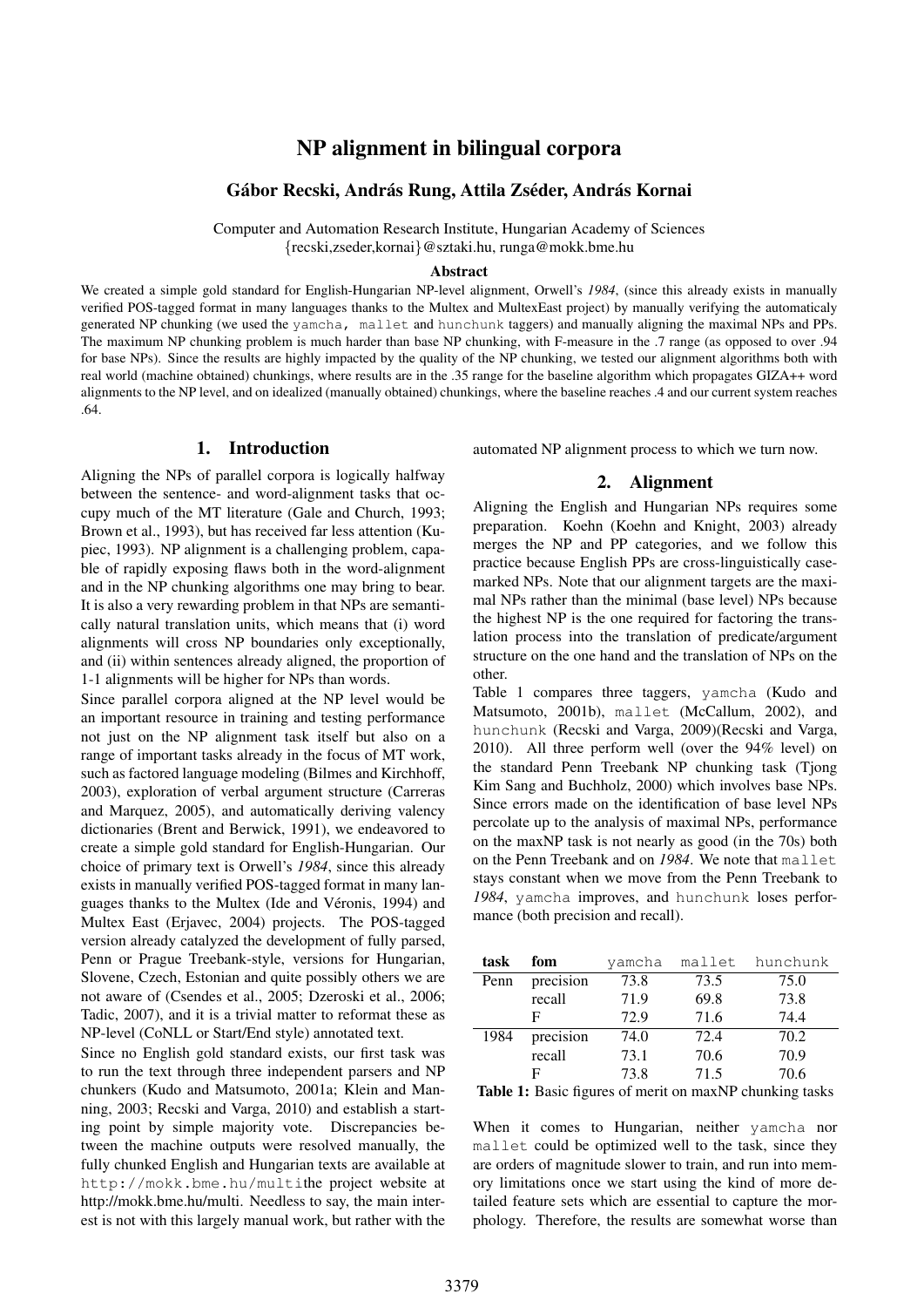those produced by hunchunk, indicative of the inherent scaling problems of SVMs, MEMMs, and CRFs.

| task | fom            |      |      | yamcha mallet hunchunk |
|------|----------------|------|------|------------------------|
|      | 1984 precision | 82.2 | 84.9 | 85.1                   |
|      | recall         | 82.4 | 81.9 | 84.4                   |
|      | F              | 82.3 | 83.4 | 84.8                   |

Table 2: Basic figures of merit on Hungarian maxNP chunking

### 3. Results and discussion

Since the input to the alignment step is very noisy, this has a major impact on the alignment itself: obviously if the input on the source (target) side is only correct with probability  $p$  $(q)$  we can't expect the whole alignment be better than  $pq$ . In Table 3, we present not just actual results but also estimates based on the above formula, which give an idea about the potential of the system given the current limitations of the chunkers.

| task     | fom            | vamcha | mallet | hunchunk |
|----------|----------------|--------|--------|----------|
| baseline | precision      | 47.6   | 48.5   | 47.7     |
|          | recall         | 17.7   | 17.9   | 17.9     |
|          | F              | 25.8   | 26.2   | 26.0     |
| estimate | <i>pq</i> prec | 60.8   | 61.5   | 59.7     |
|          | pq rec         | 60.2   | 57.8   | 59.8     |
|          | $pq \nF$       | 60.5   | 59.6   | 59.8     |
| previous | precision      | 44.1   | 45.2   | 45.7     |
|          | recall         | 29.9   | 29.1   | 29.0     |
|          | F              | 35.6   | 35.4   | 35.5     |
|          |                |        |        |          |

Table 3: Baseline alignment algorithm with different chunkings

As the comparison of the F-scores under the three conditions (baseline algorithm, theoretical limit, and our previous algorithm which was taking conditional probabilities from GIZA++) makes clear, the error pattern of our aligner is inherited from the error pattern of the NP chunkers. High quality NP-level alignment would allow us to factor two major sources of cross-language variation: differences between the source and the target in argument structure and differences in the internal composition of the NPs. The former factor is closely correlated to the feasibility of alignment at the NP level, while the latter impacts only our ability to find the NPs. Here we attempt to explore the relative weight of these factors by testing alignment under the idealized condition when the system receives gold (manually tagged) NPs.

|                                                   | condition | fom  | baseline | current |
|---------------------------------------------------|-----------|------|----------|---------|
|                                                   | gold NPs  | prec | 48.0     | 76.5    |
|                                                   |           | rec  | 34.8     | 54.4    |
|                                                   |           | F    | 40.3     | 63.6    |
| Table 4: NP alignment results assuming perfect NP |           |      |          |         |
| chunking                                          |           |      |          |         |

As can be seen, the alignment task is still very hard, and we are only halfway toward obtaining good results even on this artificial task. Our current algorithm, which simply thresholds alignment pairs based on the conditional probability mass of NPs collected at the word level, is better than the baseline (which simply uses GIZA++(Och and Ney, 2003) at the word level and propagates these to the phrase level), but still very simple, and we plan on exploring several algorithms, such as giving nominal heads greater weight than dependents, by the time of the meeting.

#### Acknowledgments

Recski worked on the NP chunker. Rung created the gold tagging and alignment. Zséder worked on the aligner. Kornai advised and wrote the paper. We thank Dániel Varga (Budapest Institute of Technology MOKK Media Research).

#### 4. References

- Jeff Bilmes and Katrin Kirchhoff. 2003. Factored language models and generalized parallel backoff. In *HLT-NAACL*.
- Michael R. Brent and Robert C. Berwick. 1991. Automatic acquisition of subcategorization frames from tagged text. In *HLT '91: Proceedings of the workshop on Speech and Natural Language*, pages 342–345, Morristown, NJ, USA. Association for Computational Linguistics.
- Peter F. Brown, Vincent J. Della Pietra, Stephen A. Della Pietra, and Robert L. Mercer. 1993. The mathematics of statistical machine translation: parameter estimation. *Computational Linguistics*, 19(2):263–311.
	- Xavier Carreras and Lluis Marquez. 2005. Introduction to the conll-2005 shared task: Semantic role labeling. In *CoNLL '05: Proceedings of the Ninth Conference on Computational Natural Language Learning*.
	- Dóra Csendes, János Csirik, Tibor Gyimóthy, and András Kocsor. 2005. The Szeged Treebank. In *Lecture Notes in Computer Science: Text, Speech and Dialogue*, pages 123–131.
	- Saso Dzeroski, Tomaz Erjavec, Nina Ledinek, Petr Pajas, Zdenek Zabokrtsky, and Andreja Zele. 2006. Towards a Slovene dependency treebank. In *Proceedings of LREC-2006*, Genoa, Italy, May 24-26.
	- Tomaž Erjavec. 2004. Multext-east version 3: Multilingual morphosyntactic specifications, lexicons and corpora. In *Fourth International Conference on Language Resources and Evaluation, LREC'04*, pages 1535–1538. ELRA.
	- William A. Gale and Kenneth Ward Church. 1993. A program for aligning sentences in bilingual corpora. *Computational Linguistics*, 19(1):75–102.
	- Nancy Ide and Jean Véronis. 1994. Multext: Multilingual text tools and corpora. In *Proceedings of the 15th conference on Computational linguistics*, pages 588–592, Morristown, NJ, USA. Association for Computational Linguistics.
	- Dan Klein and Christopher D. Manning. 2003. Accurate unlexicalized parsing. In *ACL '03: Proceedings of the 41st Annual Meeting on Association for Computational Linguistics*, pages 423–430, Morristown, NJ, USA. Association for Computational Linguistics.

Philipp Koehn and Kevin Knight. 2003. Feature-rich sta-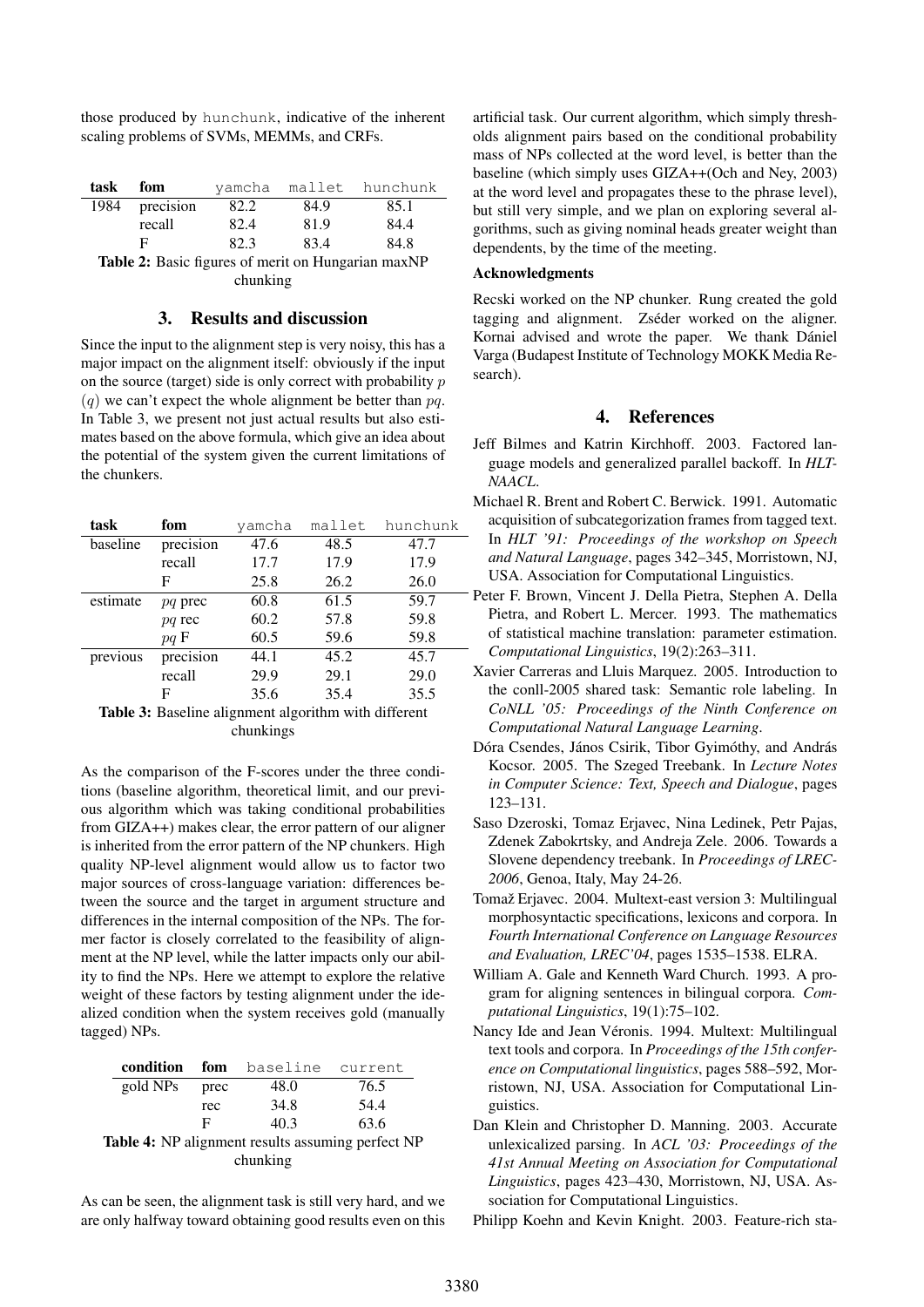tistical translation of noun phrases. In *In Proc. of the 41st Annual Meeting of the ACL*, pages 311–318.

Taku Kudo and Yuji Matsumoto. 2001a. Chunking with support vector machines. In *NAACL*.

Taku Kudo and Yuji Matsumoto. 2001b. Chunking with support vector machines. In *Proceedings of NAACL 2001*.

- Julian Kupiec. 1993. An algorithm for finding noun phrase correspondences in bilingual corpora. In *Meeting of the Association for Computational Linguistics*, pages 17–22.
- Andrew Kachites McCallum. 2002. Mallet: A machine learning for language toolkit. In *http://mallet.cs.umass.edu*.
- Franz Josef Och and Hermann Ney. 2003. A systematic comparison of various statistical alignment models. *Computational Linguistics*, 29(1):19–51.
- Gábor Recski and Dániel Varga. 2009. A Hungarian NP Chunker. *The Odd Yearbook*.
- Gábor Recski and Dániel Varga. 2010. Magyar fönévi csoportok azonos´ıtasa. ´ *Altal ´ anos Nyelv ´ eszeti Tanulm ´ anyok ´* .
- Marko Tadic. 2007. Building the Croatian dependency treebank: the initial stages. *Suvremena lingvistika*, 33(63):85–92.
- Erik F. Tjong Kim Sang and Sabine Buchholz. 2000. Introduction to the CoNLL-2000 shared task: Chunking. In *Proceedings of CoNLL-2000 and LLL-2000*, pages 127– 132. Lisbon, Portugal.

## Appendix: sample from the new corpus

 $0 \mid$  It  $\mid$  0 was  $\mid$  a bright cold day in April  $\mid$  1, and  $\mid$  the clocks ] 2 were striking [ thirteen ] 3 .

 $\lceil$  Derült, hideg áprilisi nap  $\lceil$  0 volt,  $\lceil$  az órák  $\lceil$  1 éppen  $\lceil$ tizenhármat ] 2 ütöttek .

1-0 2-1 3-2

1 [ Winston Smith ] 0 , [ his chin ] 1 nuzzled [ into his breast ] 2 [ in an effort to escape the vile wind ] 3 , slipped quickly [ through the glass doors of Victory Mansions ] 4 , though not quickly enough to prevent [ a swirl of gritty dust ] 5 [ from entering  $\vert 6 \vert$  along with him  $\vert 7 \vert$ .

 $[$  Winston Smith  $] 0$ ,  $[$  állát  $] 1$  leszegve, gyorsan besurrant [ a Győzelem-tömb üvegajtaján ] 2, hogy megszabaduljon  $\left[$  a gonosz széltől  $\left]$  3. De nem tudott olyan gyorsan besurranni, hogy ne törjön be [ vele ] 4 együtt [ egy kavicsos porörvény  $\vert 5$ .

0-0 1-1 3-3b 4-2 7-4 5-5

2 [ The hallway ] 0 smelt of [ boiled cabbage and old rag mats ] 1 .

 $\int$  Az előcsarnokhoz vezető folyosó  $\frac{1}{0}$   $\int$  főtt kelkáposzta és öreg rongy lábtörlők szagát ] 1 árasztotta .

0-0 1-1s

3 [ At one end of it ] 0 [ a coloured poster , too large for indoor display ] 1 , had been tacked [ to the wall ] 2 .

[ Egyik végén ] 0 [ egy – épületen belüli elhelyezés céljára túlságosan is nagyméretű – plakát  $\vert$  1 volt  $\vert$  a falra  $\vert$  2 szegezve .

0-0 1-1 2-2

4 [ It ] 0 depicted simply [ an enormous face , more than a metre wide ] 1 : [ the face of a man of about forty -five , with a heavy black moustache and ruggedly handsome features  $\overline{)2}$ .

Csak  $\lceil$  egy hatalmas arc  $\lceil$  0 volt  $\lceil$  látható  $\lceil$  1  $\lceil$  rajta  $\lceil$  2  $\lceil$ méternél is szélesebb arc ] 3 : [ egy negyvenöt év körüli, sűrű fekete bajuszos, durva vonású férfi arca ] 4.

0-2 1-0 1-3b 2-4

5 [ Winston ] 0 made [ for the stairs ] 1 .  $\lceil$  Winston  $\rceil$  0 egyenesen  $\lceil$  a lépcső  $\rceil$  1 felé sietett.

0-0 1-1

6 [ It ] 0 was no use  $\lceil$  trying the lift  $\rceil$  1.

[ A felvonóval ] 0 nem volt [ érdemes ] 1 próbálkozni . 1-0b

7 Even [ at the best of times ] 0 [ it ] 1 was seldom working , and [ at present ] 2 [ the electric current ] 3 was cut off [ during daylight hours ] 4 .

Még [ a jobb időkben ] 0 is ritkán működött, jelenleg meg [ az áramszolgáltatás ] 1 is szünetelt [ a nappali órákban ] 2

0-0 3-1 4-2

.

8 [ It ] 0 was [ part of the economy drive ] 1 [ in preparation for Hate Week ] 2 .

 $[Ez]$  0 is  $[$  része  $]$  1 volt  $[$  a takarékossági versenynek  $]$  2, [ amellyel ] 3 [ a Gyűlölet Hetére ] 4 készültek .

0-0 1-1 1-2b 2-4b

9 [ The flat ] 0 was [ seven flights ] 1 up , and [ Winston ] 2 , [ who ] 3 was [ thirty -nine ] 4 and had [ a varicose ulcer ] 5 above [ his right ankle ] 6 , went slowly , resting [ several times  $\vert 7 \vert$  on the way  $\vert 8$ .

[ A hetedik emeleten ] 0 volt [ a lakása ] 1, s [ Winston ]  $2$ . [ aki ] 3 [ harminckilenc éves ] 4 volt, s [ egy fekély ] 5 saigott [ a jobb bokája ] 6 fölött, lassan haladt felfelé [ a lépcsőn ] 7, útközben meg-megpihenve.

0-1 1-0 2-2 4-7

10 [ On each landing ] 0 , [ opposite the lift -shaft ] 1 , [ the poster with the enormous face ] 2 gazed [ from the wall ] 3

. [ A liftaknával ] 0 szemközt [ mindegyik emeleten ] 1 ott meregette [ szemét ] 2 [ az óriási arc ] 3 [ a falra szegezett plakátról  $] 4$ .

0-1 1-0 2-4 2-3b 3-4s

11 [ It ] 0 was  $\lceil$  one of those pictures  $\lceil$  1  $\lceil$  which  $\lceil$  2 are so contrived that [ the eyes ] 3 follow [ you ] 4 about when [ you ] 5 move .

 $\lceil$  Olyan arckép  $\lceil$  0 volt,  $\lceil$  amelyet  $\lceil$  1 úgy rajzolnak meg, hogy [ a tekintete ] 2 mindenhová követi [ az embert ] 3, akárhonnan nézi .

1-0

12 [ Big Brother ] 0 is watching [ you ] 1 , [ the caption beneath it ran ] 2 .

[ Nagy Testvér ] 0 [ szemmel ] 1 tart – hirdette [ az arc ] 2 alatt  $\lceil a \right|$  felírás  $\lceil 3 \rceil$ .

0-0 2-2b 2-3

13 [ Inside the flat ] 0 [ a fruity voice ] 1 was reading out [ a list of figures ] 2 [ which ] 3 had [ something ] 4 to do with [ the production ] 5 of [ pig -iron ] 6.

 $[A]$ lakásban  $]$   $0$   $[$  egy öblös hang  $]$   $1$   $[$  valami számjegyzéket ] 2 olvasott fel, [ amely ] 3 [ az öntöttvastermeléssel ] 4 volt  $\int$  összefüggésben  $\int$  5.

0-0 1-1 2-2

14 [ The voice ] 0 came [ from an oblong metal plaque like a dulled mirror ] 1 [ which ] 2 formed [ part ] 3 of [ the surface  $\vert 4$  of  $\vert \vert$  the right -hand wall  $\vert 5$ .